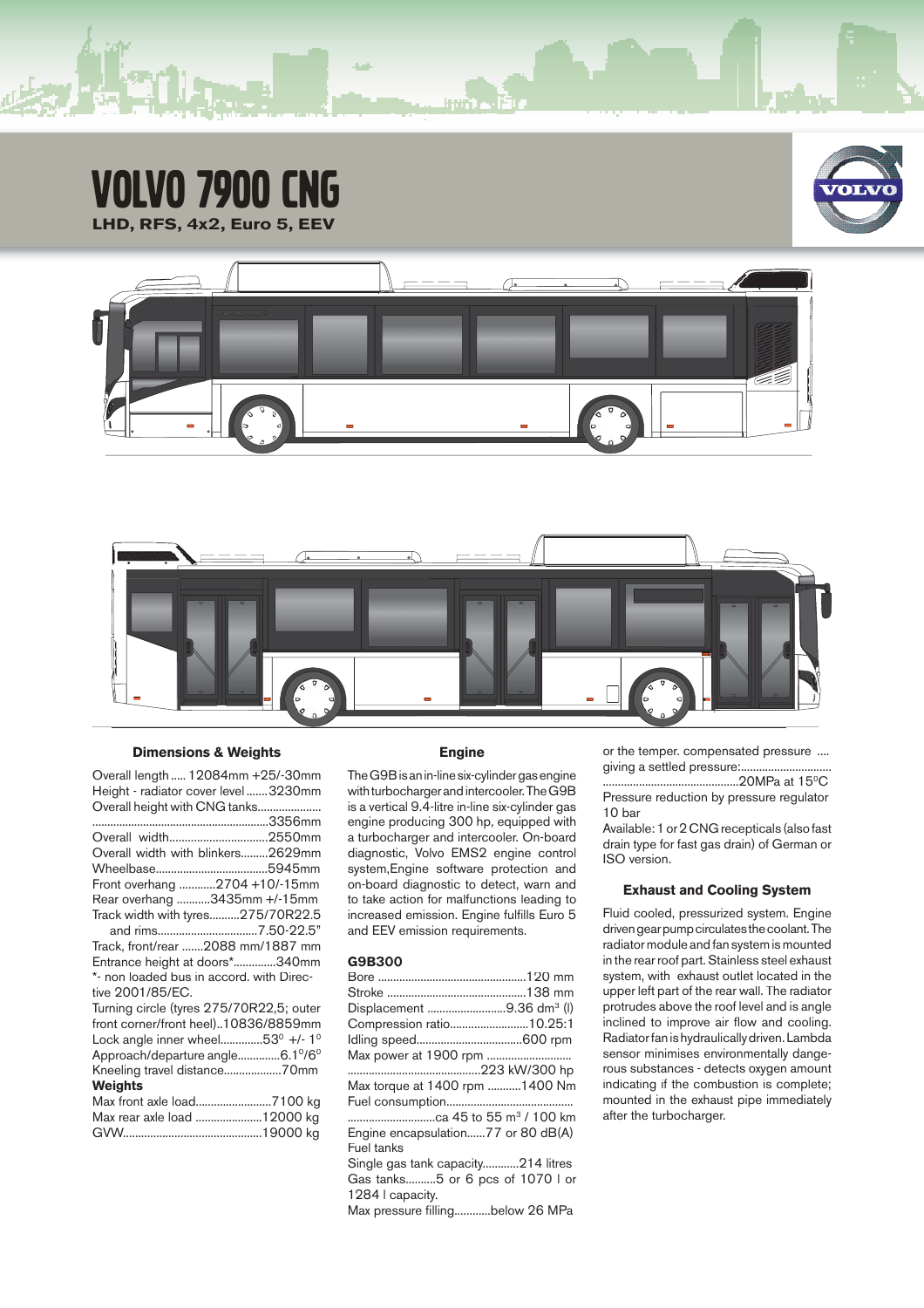#### **Transmission**

#### **6AP1400B**

AIS, Automatic Idle Shift, neutral when bus stops. 6-speed fully automatic gearbox with integrated retarder and electronic control system.

## **Voith D864.5**

ANS - auto neutral at stop. 4-speed fully automatic gearbox with integral retarder and electronic control system. The torque converter also functions as a retarder.

|                                            | ZF 6AP Voith |  |
|--------------------------------------------|--------------|--|
|                                            | 1400B D864.5 |  |
| Torque converter  .2.16:1 5.05:1           |              |  |
| 1st gear 3.36:1  1.36:1                    |              |  |
| 2nd gear 1.91:1 1.00:1                     |              |  |
| 3rdgear1.42:10.73:1                        |              |  |
|                                            |              |  |
| 5th gear 0.72:1                            |              |  |
| 6th gear 0.62:1                            |              |  |
| Reverse4.24:14.30:1                        |              |  |
| Available 3 or 6-buttons gear selector and |              |  |
| kick down function.                        |              |  |

### **Rear Axle and Tyres**

#### **Rear axle**

Portal (drop centre), single reduction axle with low offset 87° input from the engine via the propeller shaft. Three axle ratios available: 5.27:1, 5.77:1, 6.21:1.

#### **Tyres & Rims**

10-stud steel disc wheels. Zink wheelnut protectors. Dual driving axle wheels. Extra spare wheel, tool kit, warning triangle. Rims........................................................Tyres 7.5"x22.5"..........................275/70R22.5"

#### **Suspension and Steering**

Electronically Controlled Suspension, rigid front axle. Stabilizer front and rear. Anti roll bar at rear axle. Double-acting, hydraulic telescopic shock absorbers, two front, four rear. Whole side kneeling (70 mm). Kneeling interrupt configuration: stop or return.

| NumbersFront Rear |  |
|-------------------|--|
|                   |  |
|                   |  |
|                   |  |

**Steering gear**

Power steering of ball and nut type with builtin servo unit. Two inter-linked intermediate steering arms and individual link-rods to each side's steering arm. Pitman arm connected to the relay arm via a link-rod. Steering wheel diameter ..450 or 500 mm

Optional...........................Steering wheel lock

#### **Air and brake System**

Separate circuits for front wheels, drive axle wheels,

tag/pusher wheels. Parkbrake circuit acting on drive axle wheels. Volvo disc brakes combined with electronic braking system EBS 5,which controls ABS/ASR functions. Available features:brake blending, dual retarder control, drag torque control, hill start aid,brake temperature warning, poor brake performance warning, door brake, brake assistant, automatic diff lock, lining wear sensing and analysis, automatic calibration after brake pad change.

System operating pressure ..........10.8bar Compressor capacity at 10 bar and engine speed 33 r/s (2000 r/m)

.................................16,5 dm3/s (1000 l/m) Compressor ratio ..............................1.35:1

#### **Air tanks standard**

| - Front circuit30 dm <sup>3</sup> (l)      |  |
|--------------------------------------------|--|
| - Rear circuit30 dm <sup>3</sup> (l)       |  |
| - Park circuit30 dm <sup>3</sup> (l)       |  |
| Compressed air system can easily be filled |  |
| from external circuit.                     |  |

## **Handbrake**

Air operated spring brake acting directly on the rear wheels. Application is infinitely variable by means of a control on the fascia.

#### **Vehicle Structure**

The body is based on the patented Volvo Bus concept,where an aluminium alloy providing superior corrosion resistance is used. The structure is made of extruded aluminium profile. Chassis floor structure built-up by steel RHS-profiles, welded together with open c-profile cross-members. The combined aluminium and steel frame combines good stability with low weight and gives long service life and increased loading capabilities. Rigidity provides good stability and driving.

## **Glazing**

Glued one-piece panoramic wind screen, clear or green tinted, side windows with single or double glazing tinted, rear window with single glazing tinted only. All glazing, bronze tinted apart from drivers window which is clear only. Driver's side double glazed window manually operated; without electric heating or single glazing with heating. Available 4 or all hopper windows (in total 8 for 2+2+2 or 9 for 2+2+0 door layout).

### **Exterior**

Front and rear walls made from fibre glass and ABS elements. External side panelling are made of a single sheet of aluminium under the window line combined with glass fibre plates and is finished of with a aluminum lower skirt for the sides. Hatches are made of the same glass fibre panelling. Wheel arches of DCPD. Roof made of 1mm thick single-piece aluminium sheet, glued to the roof frame. Mekra or Wilke external mirrors. Electrically or manually adjusted, heated or not. 3-piece bumpers. Top hinged service compartment hatches with snap or cylinder locks. Mounted outside wide angle mirror on the RHS, flag holder Available: school bus equipment, warning signalization when front hatch open, head lamp cleaner, exit light above door2, high rear direction indicator. 1 or 2 roof hatches, electrically or manually operated; with emergency exit mechanisms.

#### **Doors and Door System**

ISAF double doors inward gliding on all positions pneumatically powered with single bronze tinted glazing. Door operation available in a range of combinations. Control via button/joystick or both with various safety function combinations for door operation available. Can be fitted with 8 mm square male or key cylinder locks for door1 locked from inside or outside.

Door configurations .........2+2+2; 2+2+0 Door buttons for driver right hand operated. External emergency valves at all doors. Mechanical or electrical access ramp at second door.

## **Ventilation, Heating and AC System**

Water heating system with 2-pipe convectors and blower heating for driver's area, door1, pram area and door2 if fitted. Available ventilation units in roof channels with or without heating and roof air conditioning unit with heating + cooling. Driver's cabin has convector or blower heating and can

have own AC system with a timer. Door1 entrance can be heated by electrical mats in floor, preventing icing. A Multiplex 3 or 4-knob control panel enables manual or automatic setting of the climate parameters in the bus. External temp. meter installed and optional interior temp. meter. Convector heating:

|         | Blower heating for driver's area, door1, |
|---------|------------------------------------------|
|         | pram area and door2: data per blower     |
|         |                                          |
|         |                                          |
|         |                                          |
|         | Total power output from convektors and   |
|         | blowers2.1 to 3.4kW depending            |
| on spec |                                          |

Additional heater heats the passenger compartment, defrosts the windscreen and preheats the engine. Available 7-day timer for programming the heater.

Additional heater capacity...............30 kW Defroster:

Air flow, min/max  $\dots$ 446 m<sup>3</sup>/h / 731 m<sup>3</sup>/h Heat output, min/max ...........7 kW/15 kW Air Conditioning system for cooling and heating the passengers compartment. AC type .................Sutrak 136 type II or III Cooling capacity type II ..............29,3 kW Cooling capacity type III .............33,7 kW Heating capacity, type II/III.......42/46 kW Weight, type II / III ...............165 / 210 kg Roof mounted driver's AC unit .....3,5 kW **Interior**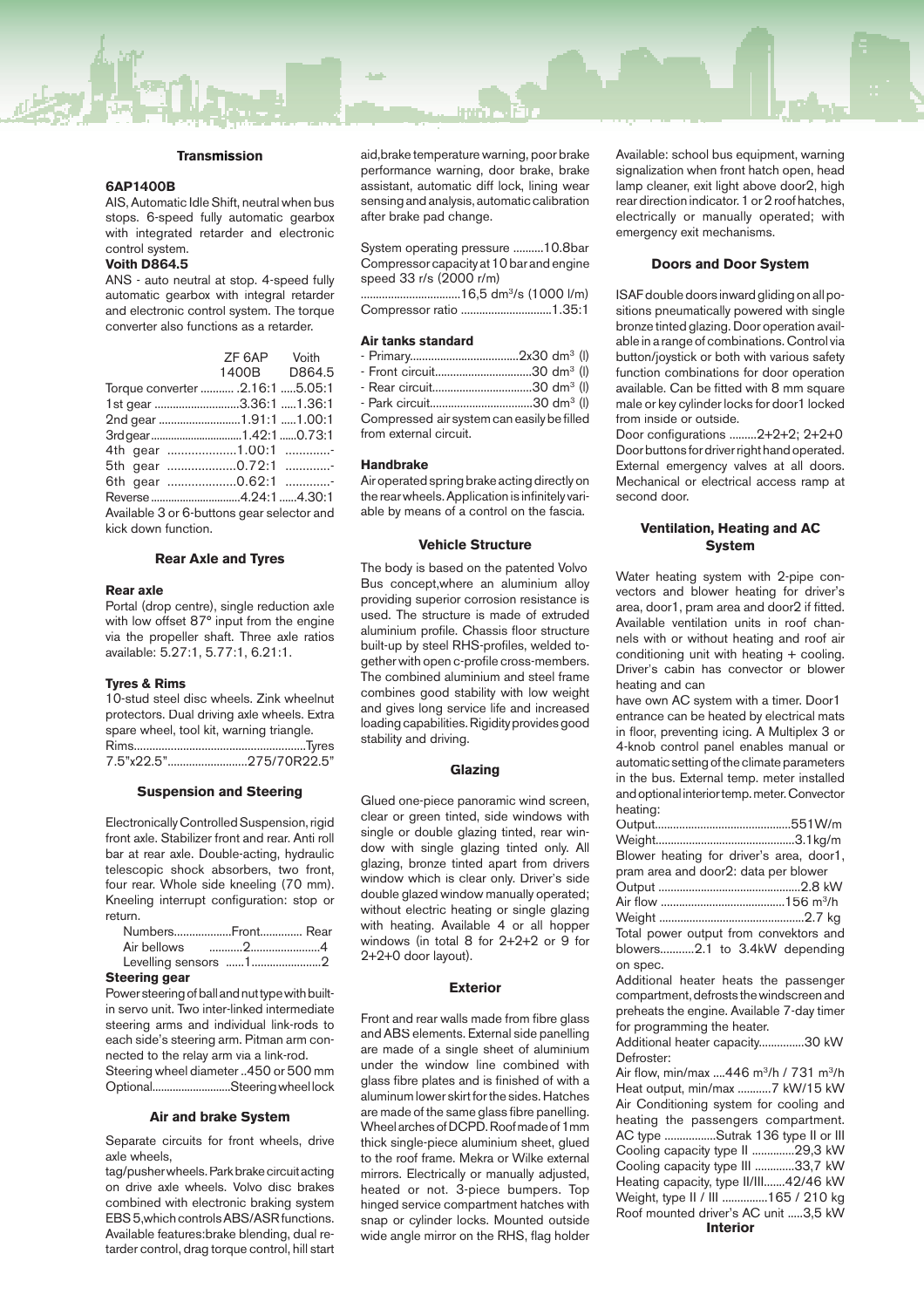Materials fulfil the European Directive 95/28, annex 4 and 5 concerning flammability. Step less, low floor throughout the interior, covered by antislip plastic Tarabus coverings. For the sidewall is used laminate and the floor is made of laminated plywood with noise damping properties in the engine area. Handrails in one standard colour: yellow RAL1021. Available light or heavy hammers with wire, which additionally can have signalization. On the front wheel box can be arranged a luggage rack. Partition walls are behind each door.

**Additional equipment**: passenger barrier, fi re extinguisher 6 kg, first-aid box, wheelchair safety wall, waste boxes for passengers, additional interior mirror.

## **Passenger and Courier Seat**

Volvo seats. Modular, moulded construction. Cantilever mounted to the wall. Accessories: support handle, connections to support rail, bow-type handles, armrests, single and double seating places, seats for wheel arches and rear benches. Available foldable seats.

Space available to standing passengers: 7.7m2 for DL220, 8.8 m2 for DL222.

## **Drivers Seat and Station**

Volvo dashboard available or instruments only supplied. Dashboard has two satellites on the right and the left side. Adjustable steering wheel, both height and tilt. Self canceling turn indicators.

**Dashboard, mid module**: speedometer,rev counter, driver's display, fuel gauge, coolant temperature, brakes, turbo and oil pressure, indicator and warning lamps. Signalisation lamps

**Dashboard, right module**: radio, 3 or 4-knob climate control unit.

**Dashboard, left module**: emergency switch, tachograph, switches.

**Right panel**: gearbox selector, doorbrake knob, switches and signalisation lamps.

**Left panel:** Light Control Panel, exterior light switches, switches and signalisation lamps

**Roof panel**: Digital tachograph, radio **Instrumentation, engine compartment**. Selector for front or rear operation, starting. These controls enable engine operation from the tail of the vehicle during service work,

**ISRI driver's seat**, with optional 2 or 3-point safety belt. Adjustment of: horizontal position, weight suppression, stroke, height and rake, seat cushion, backrest. The driver's seat can have left side armrest, electrically heated seat/backrest, has air suspension with a swivel base.

The driver's compartment can have a low or high door with fixed protection. Front 1-piece sunvisor can be manually or electrically operated. Side sun visor. Main cut-off switch: electricity, engine or engine and fuel cut-off. Located on the dashboard

left hand side.

| OptionalVDV Dashboard              |  |
|------------------------------------|--|
|                                    |  |
| OptionalExternal temperature meter |  |
| Optionmainswitch can be located    |  |
| behind front hatch.                |  |

## **Electrical System**

2nd generation Bus Electrical Architecture BEA2 with electronic databus system Multiplex 2 - a digital system for data transmission, system controlling, monitoring and coordination of functions of bus assemblies, equipped in electronic control units, connected in a two link network for transmission of data, defect codes, work parameters. Multiplex 2 provides diagnostic information for the driver and workshop. For testing, calibrating and programming of the control units is used PC based software package VCADS Pro.

The system is equipped with main cut-off switch: electricity, engine or engine and fuel cut-off.

Battery capacity..........................2x225Ah Alternators nominal capacity .........2x80 A .........................................2x110 A, 3x110Optional..............FMS1 or 2Gateway interface Optional........................FMS preparation kit Optional.......Basic or extended electric interface

Optional................2 types of reverse alarm Optional...............................Battery charger Day running lights: available in 4 different set ups,End outline marker, side marker and position lamps, low/high beam halogen or xenon.Tail lamp of LED type (apart from direction indicators).

#### **Audio System**

Stereo radio with CD player or preparation for radio. Public address system foot controlled. Installed speakers in roof panels, 1 external loudspeaker (option), loudspeaker for driver, driver microphone, Volvo brand equipment. City amplifier.

Optional.............Radio switches in steering wheel

#### **Information system Information**

ITS4 mobility is an intelligent Transport System designed for Bus operations in public transport. It will assist the operator and driver with real time information about the traffic and provide passenger inside the bus with information regarding next stop, following stop, route number, end destination and panic button for driver in case of emergency which will inform traffic control centre with position. A number of combinations of hardware are available.

## **Modular, electronic destination signs**,

with maintenance free illumination in the front, rear and side walls. LED destination signs as standard.

Standard control via AIC and ITS4mobility or Mobitec ICU400.

Type/nominal voltage ..........LED/24 V DC Data communication ...........RS 485, IBIS Mounted pram/wheelchair buttons inside/ outside for signalization to driver. Stop request buttons on handrails. 8 mm square female or male key for the destination boxes. One interior bus stop sign.

## **Painting and Labels**

Steel elements: primer and topcoat fi nishing. Under body coating process: sealing with an anti - corrosion/ protection / silencing compound. Spraying a conservation agent one the chassis profi les. Wheel arches: sealed with an anti-corrosion compound and an anti-gravel protection. Body panelling: primed, then painted with fi ller and topcoat.

Outside painting std........white, RAL9010